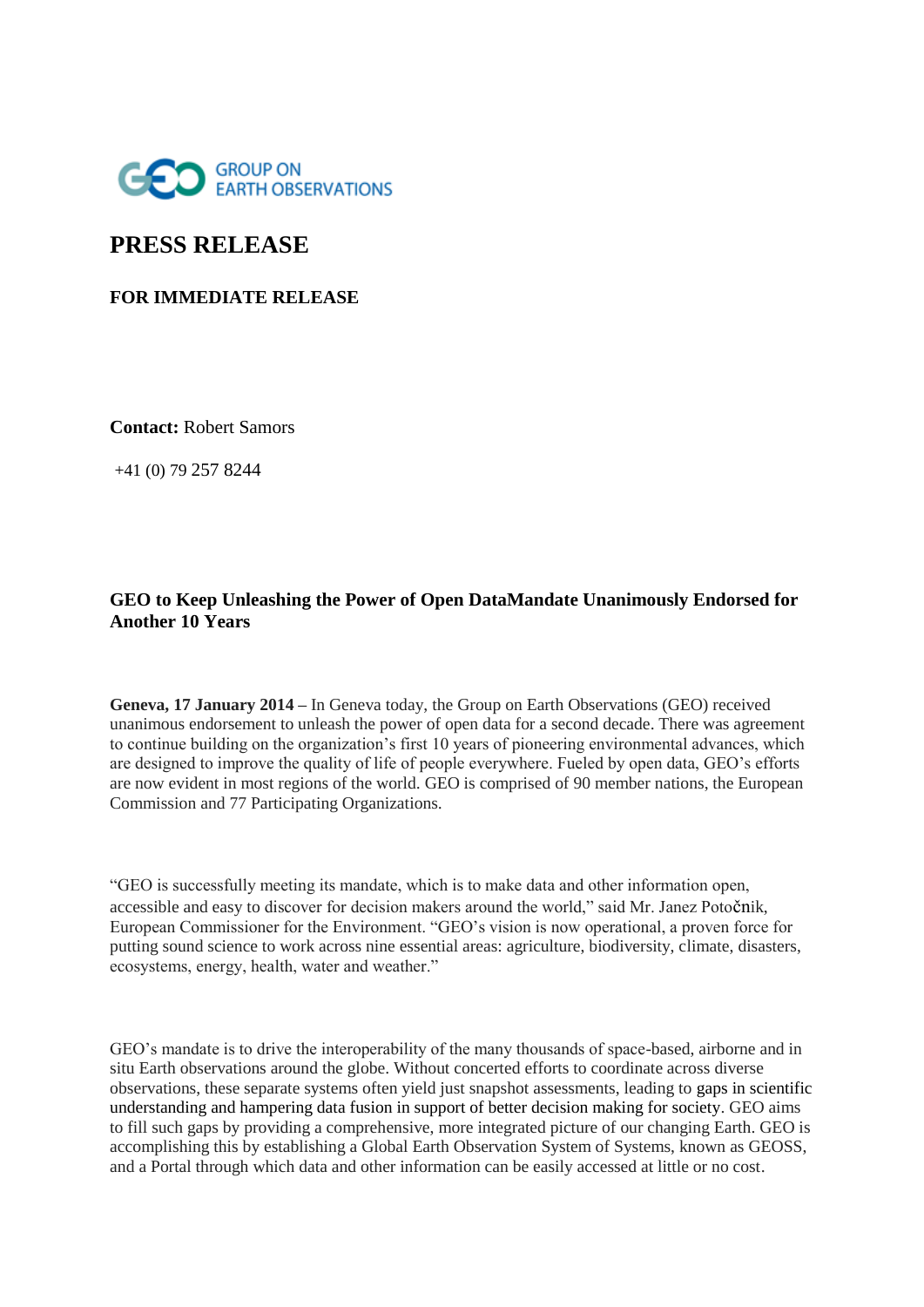"Rather than snapshot assessments, GEO gives us moving pictures of a changing planet," said Mr. Cao Jianlin, Vice Minister of the Ministry of Science and Technology of China. "Our world does not work just in the sea, on land, in the atmosphere or in space, and our policies cannot reflect individual domains either." China, for example, is partnering with 46 other GEO-member nations and several of GEO's Participating Organizations to ensure that unprecedented data will be available to measure the effects of human activities and natural processes on the carbon cycle, the first such coordinated effort at the global level.

In South Africa, 22 nations and 5 GEO Participating Organizations recently launched AfriGEOSS with the goal of strengthening that continent's capabilities to produce, manage and use earth observations. "This new initiative gives us the necessary framework to support informed decisions about a range of priorities, including food security, access to clean water and sanitation, natural resources, and coastal and disaster management," said Derek Hannekom, Minister of Science and Technology, South Africa.

By increasing the utility of open data about the Earth, GEO is helping to mitigate disasters, develop water-management strategies, support citizen observatories, and strengthen food security. GEO is driving the development of new tools, such as a cholera early warning system, as well as painting fuller pictures of complex environmental processes, including through global observations of ocean acidification at the global scale and observations of atmospheric greenhouse gases from space. GEO participants are also studying the footprint of mining practices, with the aim of minimizing future impacts on nearby communities and natural habitat, and focusing on links between air quality and health. There is also focus on the far-reaching consequences of melting glaciers and other serious coldregion concerns.

"The Obama Administration continues to work to catalyze the emergence of new businesses, products and services powered by the U.S. Government's open data. Increasing access to data and data sharing, both nationally and internationally, is crucial for unleashing innovation across our data-driven economy," said Dr. Patrick Gallagher, performing the duties of the Deputy Secretary of Commerce." GEO's collaborative work to integrate open data about the Earth continues to drive the development of new tools, services and scientific insights that are used around the world to support sound decision making."

#### GEO Secretariat: 7 bis, avenue de la Paix • Case postale 2300 • CH-1211 Geneva 2 • Switzerland

#### Tel:  $+41$  (0) 22 730 85 05 • Fax:  $+41$  (0) 22 730 85 20 • [secretariat@geosec.org](mailto:secretariat@geosec.org)

The information contained in this electronic message and any attachments are intended for specific individuals or entities, and may be confidential, proprietary or privileged. If you are not the intended recipient, please notify the sender immediately, delete this message and do not disclose, distribute or copy it to any third party or otherwise use this message. The content of this message does not necessarily reflect the official position of the World Meteorological Organization (WMO) unless specifically stated. Electronic messages are not secure or error free and may contain viruses or may be delayed, and the sender is not liable for any of these occurrences.

SAVE PAPER - Please do not print this e-mail unless absolutely necessary